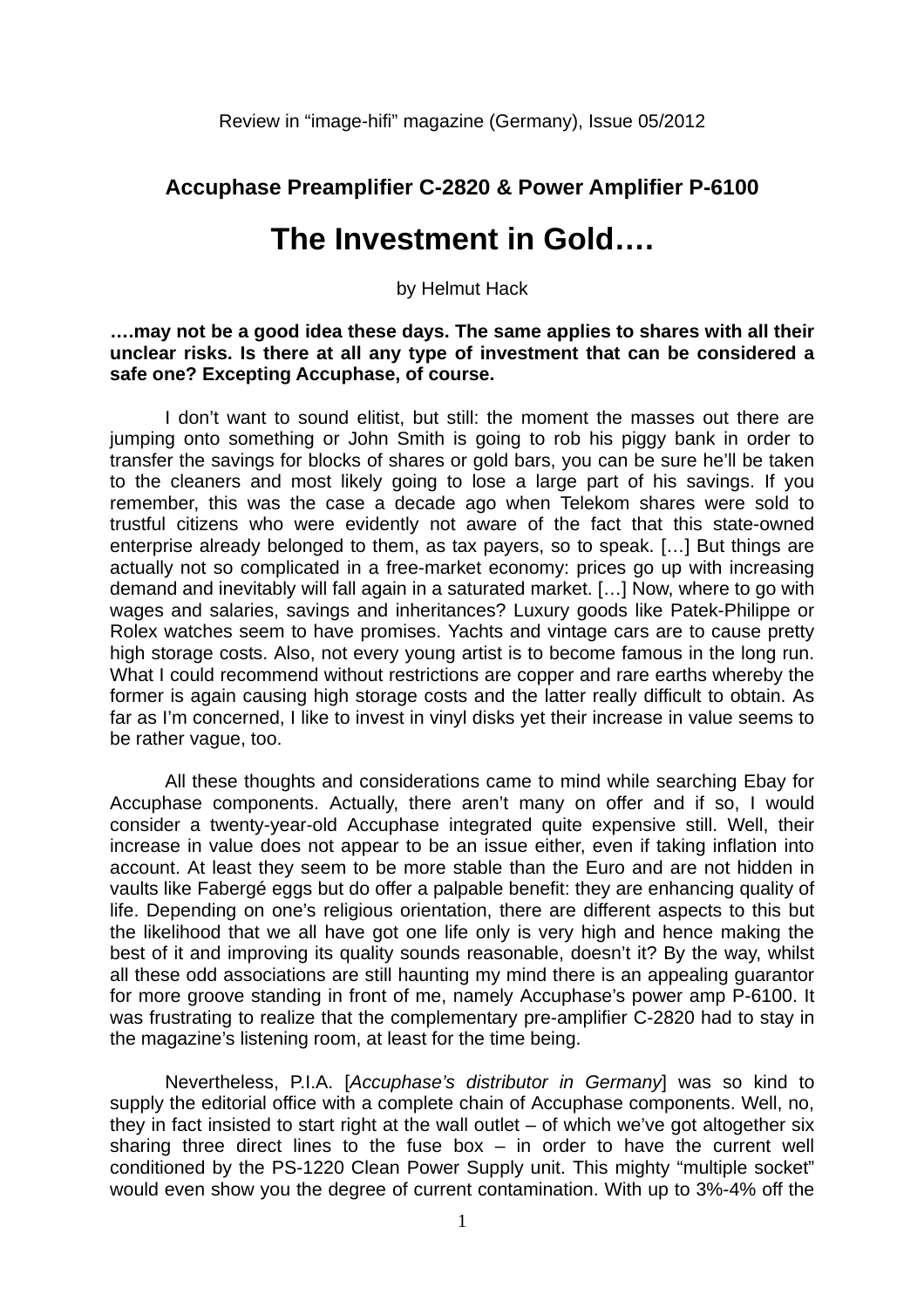rule, the line voltage appears pretty grubby, yet after conditioning it came as pure as fresh linen. This was rewarded by the CD/SACD player DP-700 with an audibly impressive black background in quiet musical passages. Although the player is not part of this review, I should still refer to a detail which in little and non-descript is to express nearly everything Accuphase stands for: open tray, put in CD, close tray, read data. All this takes place so silently that you can hear a pin drop.

 Eventually, the super-preamp C-2820 arrived whereupon it also found a power socket at the P-1220. All has been said about the tactile and mechanical/electronic qualities of Accuphase components, but not from everyone. So, it's now my turn to marvel at the Japanese craftsmanship. Let me begin with the volume control which can be turned as smooth as a genuine high-precision potentiometer. While doing this it sort of collects a volume position which is simultaneously processed by a CPU. Conventional potentiometers, which are made to set the volume by means of variable resistivity, have not been used by Accuphase for quite some time. It's because they are said to also change the impedance of the amplification circuitry while turning the volume, which – in particular at low listening levels – would then degrade the signalto-noise ratio. So what, has anyone out there ever heard a "noisy" Accuphase?

 Anyway, the so-called AAVA circuitry was first employed about five years ago in the C-2000-models of Accuphase's pre-amplifiers, whereby this circuitry conveys its mode of operation in the unabridged name: **A**ccuphase **A**nalog **V**ari-gain **A**mplifier. Each music signal coming into the amplifier as voltage is initially converted to current and then divided into 16 weighted stages. A trick which is to take complexity from the circuitry because currents can be more conveniently added, later converted to voltage again and eventually applied to the balanced and unbalanced outputs of the amp. However prior to this the aforementioned 16 current stages are combined in over 65,000 states which is to result in a highly precise and entirely channel-separated volume level, whereby frequency and tonality of the musical signal remain completely untouched during this process. Well, this as far as theory goes.

A glance beneath the mirror finished wooden case reveals the dual-mono construction featuring two toroidal core transformers and four electrolytic capacitors of each 10,000 µF. The discrete amplification boards are vertically mounted inside a compartment on some kind of shock-absorbers. A total of 16 such modular boards are arranged separately for left and right channel on a motherboard. They are embracing line input, balanced input, AAVA and other circuit stages as well as the headphone amplification – the latter likewise in a discrete layout, of course. As needed, a sub-panel smoothly opens like flowing honey and gives access to a number of additional functions: phase inversion for each input, loudness, tape monitor, to name but a few. The C-2820 can certainly not be accused to offer merely disproportionate purism. A worthwhile feature with respect to sonic enhancement seems to be the possibility of having the preamp's overall gain matched to the power amplifier.

Although the AAVA circuitry is said to have absolutely no sonic "finger print" I still had the impression that the C-2820 excels in rendering dynamic passages in the range between position 9 and 1 o'clock of the volume knob. I could enjoy this when listening to vinyl through the optional phono module AD-2820. In particular some vintage recordings can clearly display the meaning of musical dynamics. With the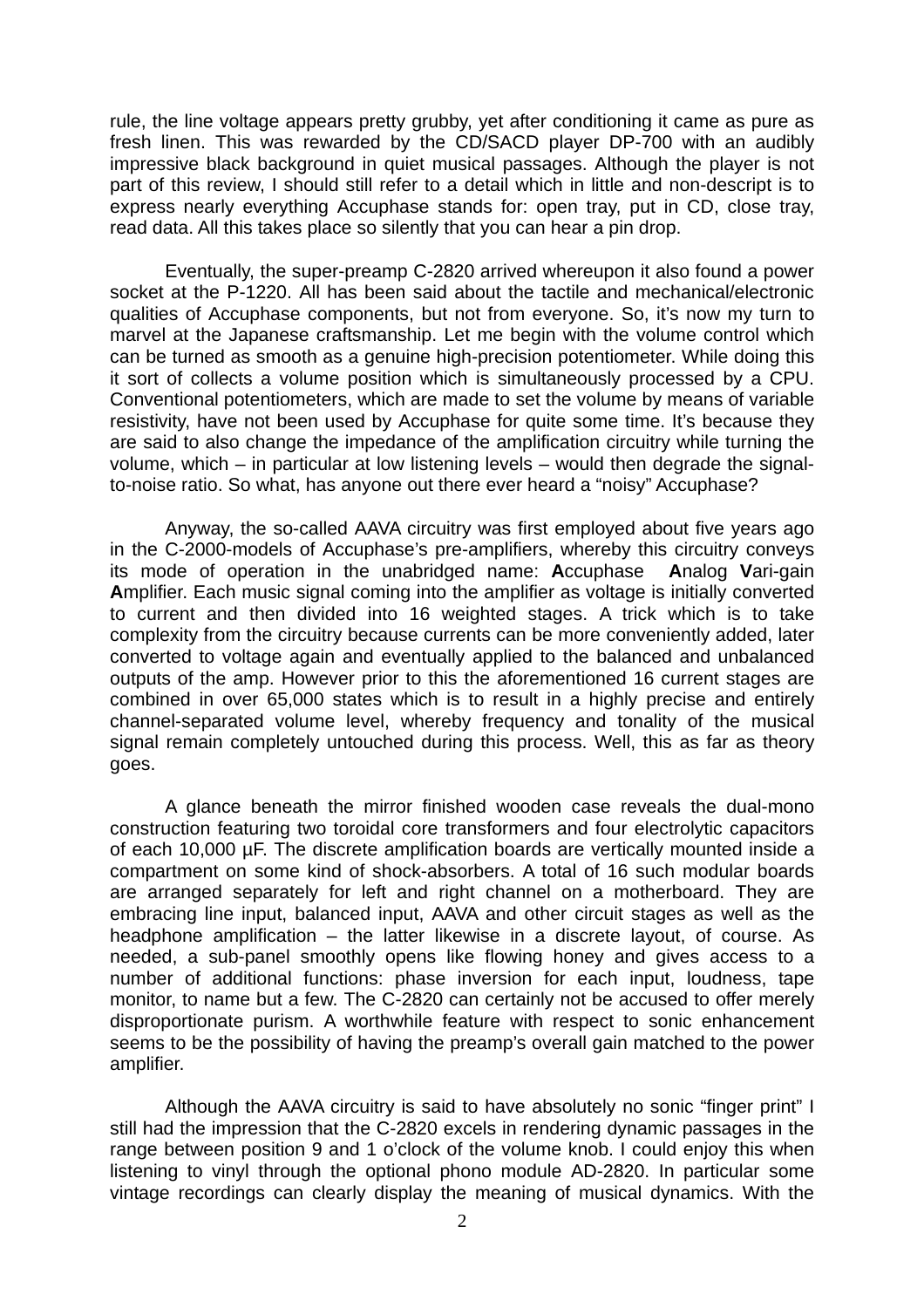Brinkmann "Oasis" turntable as source, the "Perla Musica" played a bit softer but also more restrained. However from an objective point of view neither of them was superior to the other which would rather speak for a synergetic effect than against this outstanding phono equalizer-amplifier with tubes from bFly (see review on page 28). That's just the way it is: each circuitry has got its ideal respectively optimal area of operation and in cooperation with the four-stage gain switch of the P-6100, the C-2820 makes even the most minor changes audibly perceivable.

The P-6100 has been designed as the stereo variant of Accuphase's monophonic power amps M-6000. It incorporates the same instrumentation amplifier technologies, a form of differential amplifier, which, as opposed to rather ordinary operational amplifiers, yields the advantage of better common-mode rejection. However in order to have a real benefit from this technology in audio applications it is mandatory to resort to specially selected parts and components for the circuitry. The P-6100 is likewise embracing a discrete circuit topology with partly parallel working identical circuits and eight power MOS-FETs in parallel push-pull configuration per channel. A small negative feedback signal is returned to the inputs by means of a feedback amplifier. This is the reason why the P-6100 is free of distortions at even very high frequencies. A switch at the rear panel can transform the amp into a monophonic one or allows for either horizontal or vertical bi-amping.

The sound of Accuphase is bewitching me since I'm leading a hi-fi life. As if it was yesterday, I remember the incisive experience I had with an active and enthusiastic hi-fi dealer in a small town I used to live in. I was about 15 years old then and looking for an integrated amp with the wilful intent to get the best sound for my humble funds. However one could read in my face that the funds would by far not be enough to carry the combination of Accuphase C-270 and P-500 home. Nonetheless, they were demonstrated to me via the huge Quadral "Titan" speakers (so to speak the flavour of the month in those times) because I was evidently too curious. Well, this was an afternoon that has firmly occupied my sonic memory until today and which made me fully aware of the fact that high-end and the blare from ordinary "stereo gear" have absolutely nothing in common. Then upon a bashful glance at the price tag the next insight hit me: the world is unfair! Today, I've got at least an orangecoloured band with Accuphase lettering gracing my bunch of keys. In the meantime it has become pretty grubby and frayed and the lettering looks worn.

But when in our listening room I'm going to squeeze Gamut's silver speaker cables into the massive binding posts of the P-6100 I still know exactly why I've got hooked on this brand. This power amp is emanating perfection and aplomb in every detail. Admittedly, one neither can acquire it these days with the salary from a holiday job. The world's still an unfair place, isn't it? In some way I have the sincere hope that all the efforts on the side of P.I.A. with respect to solid, well-working dealerships, meticulous product presentation and last but not least a strict sales and service policy will eventually have a meaning in so far that with such demonstrations of musicality masses of teenagers worldwide could become dedicated followers forever. I do wholeheartedly wish this to Accuphase and all young people.

I was lucky enough to audition this amplifier combination in our listening room for several months at various speaker systems. The amps are to seduce everyone to eavesdrop into oneself in order to get the best out of it. The McIntosh MC601 or